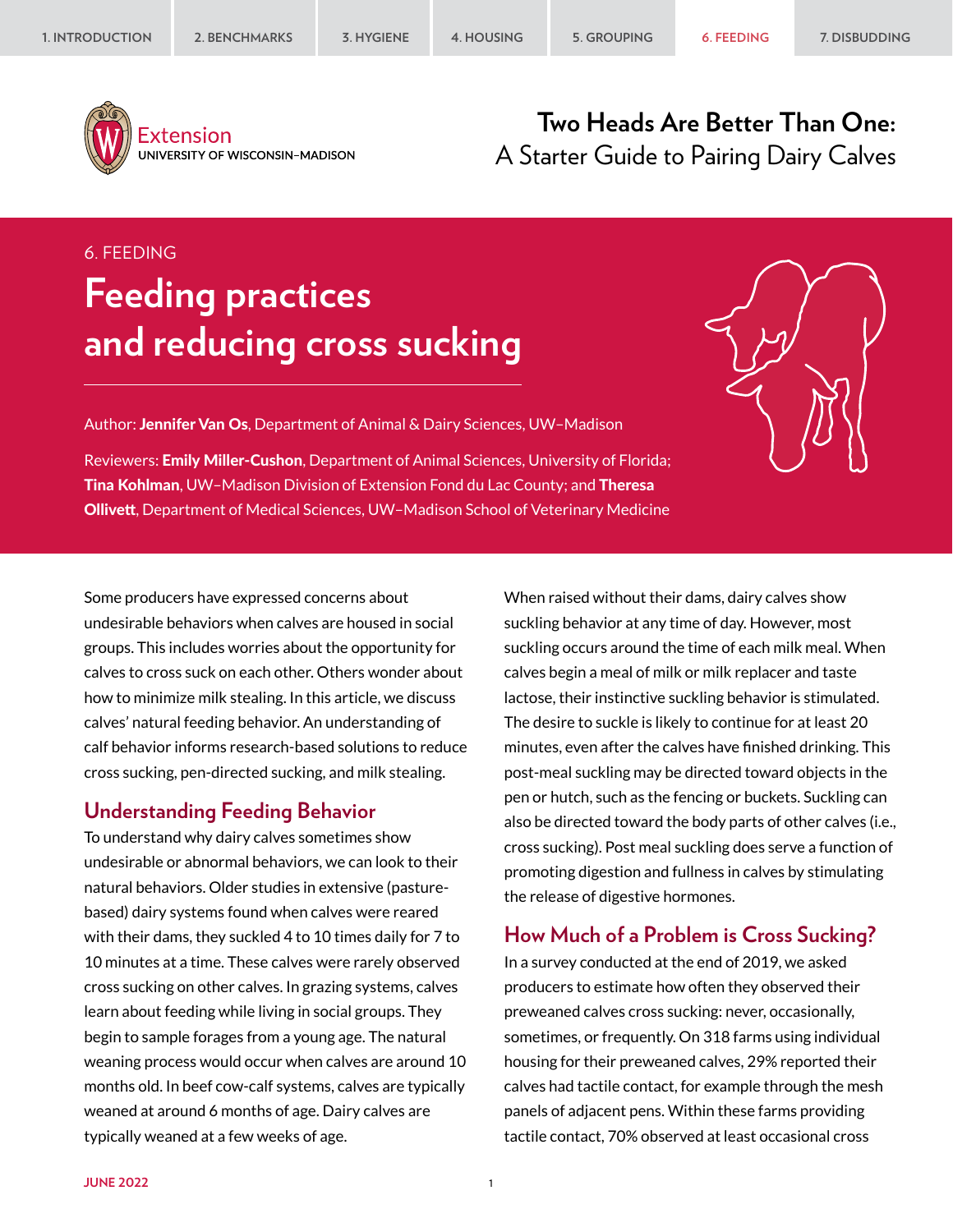sucking while the calves were housed individually, with 7% describing this behavior as frequent. Among the 95 farms using pair or group housing, 85% reported at least occasional cross sucking, with 11% describing it as frequent. These data show occasional cross sucking is seen on most farms with pair- or group-housed calves as well as on farms housing calves individually with mesh pen dividers. However, only a small percentage of producers observe frequent cross sucking in either housing type.

Excessive cross sucking is thought to lead to frostbitten ears, navel infections, mastitis, or udder damage. Producers perceive the behavior as a nuisance and have expressed worries about the potential for blind quarters. However, the few studies evaluating the potential negative outcomes of cross sucking have not found consistent relationships.

For example, across 25 farms in Austria, researchers did not find an association between the incidence of navel infections and the amount of cross sucking shown by preweaned calves. Another long-term study in Canada found a small number of calves continued to cross suck when moved to large groups after weaning. Offending calves targeted specific pen-mates but did not indiscriminately cross suck on all other calves in the pen. When heifers experiencing persistent cross sucking reached their first lactation, they did not have higher somatic cell counts or greater incidence of mastitis.

# **Nose Flaps**

Producers commonly try to stop calves from cross sucking by applying plastic nose flaps to the septum. When calves with nose flaps try to cross suck, other calves react to the feeling of the hard, protruding flap and push away the offender. Unfortunately, nose flaps do not address the underlying motivation to suck. When the nose flap is removed, the offender may start cross sucking again.

There is no silver bullet for eliminating cross sucking because young calves are strongly motivated to suckle. However, several feeding strategies have been shown by many studies to reduce or redirect the behavior more appropriately.

# **Milk or Milk Replacer Allowance**

Many experts now recommend feeding calves at least 8 to 10 quarts per day of milk or milk replacer. This recommendation is regardless of whether calves are housed individually or in pairs or groups and regardless of the season or climate.

Some in the industry still advocate for the traditional practice of feeding calves only 10% of their bodyweight, or approximately 4 to 6 quarts per day. This was intended to encourage solid feed intake and rumen development. However, restricted milk feeding is now considered outdated. Although calves start sampling solids early in life, they still need to rely on nutrients from milk for growth before 3 weeks of age. Calves on restricted milk programs show signs of chronic hunger in several studies.

When offered the chance to drink as much milk or replacer as they choose, calves consume about 20% of their bodyweight per day. Some producers feed calves an enhanced milk allowance by 3 weeks of age, ramping up from smaller amounts starting in the first week of life. A study found when calves were fed the peak milk allowance from day 1 of life, they grew better — and with no detrimental effects on health — compared to when milk allowances were ramped up during the first 1 to 2 weeks of life. In fact, calves are capable of drinking 10 quarts per day even in the first week of life. When fed only 4 quarts per day, calves lose weight in the first week of life.

Calves drinking more milk or replacer defecate more because of increased hydration. Feeding a high plane of nutrition using whole milk or modern, high quality milk replacer is not associated with abnormal manure. Research has not detected negative impacts of enhanced milk feeding on gut health, insulin sensitivity, or abomasal overflow into the rumen. In fact, calves on an enhanced milk replacer allowance recovered faster from diarrhea after an experimental *cryptosporidium* challenge. They also showed better average daily gain and feed efficiency.

In a 2019 survey, we found encouraging data on current feeding practices on U.S. farms ([Figure 1\)](#page-2-0). Most farms fed their 4-week-old calves 8 quarts per day or more of milk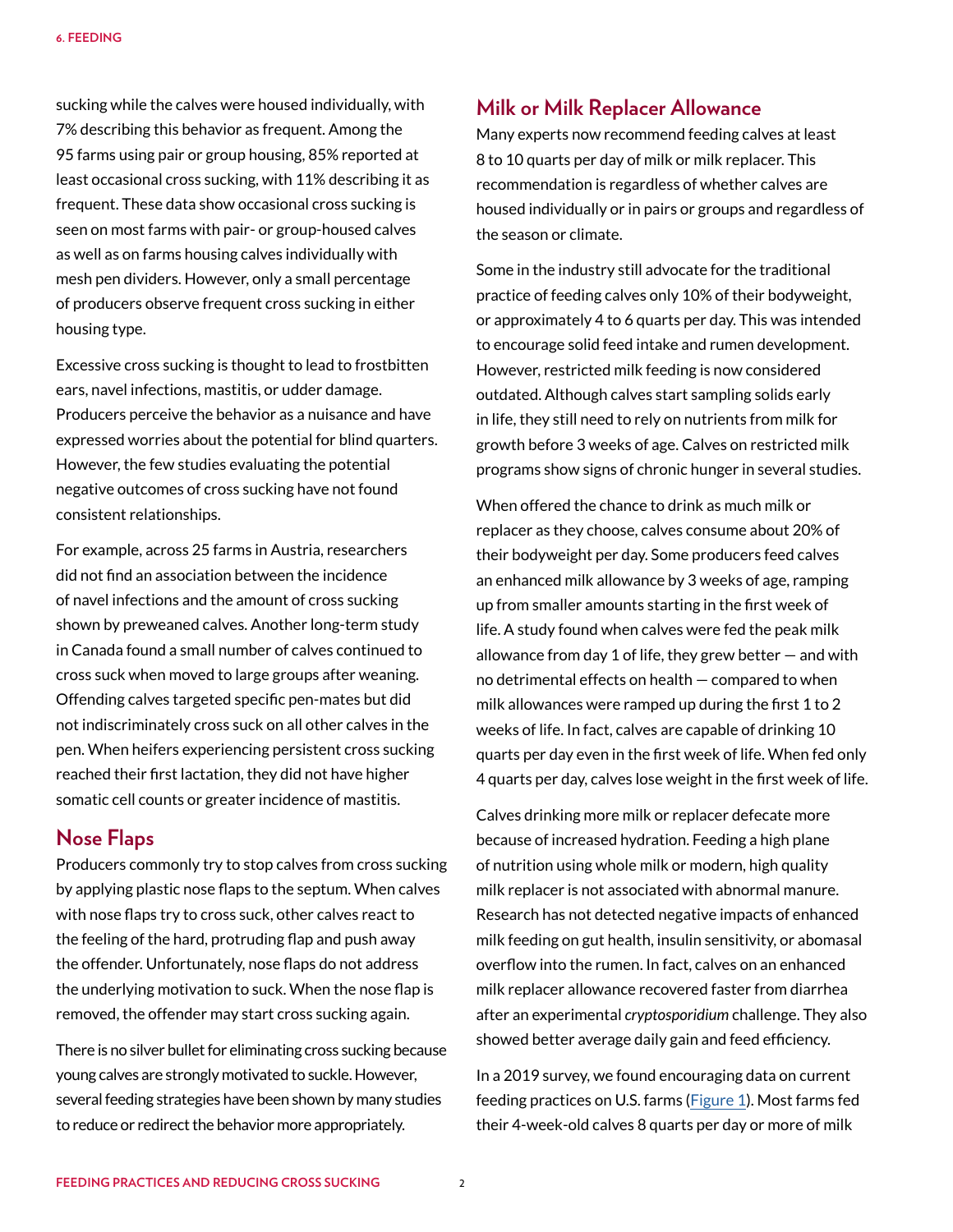or milk replacer. Among farms using individual housing, 50% fed at least this amount. Among farms housing their calves in pairs or groups, 66% fed at least 8 quarts per day. Twenty-nine percent of farms with pair or group housing fed 10 quarts or more per day, compared to 12% of farms with individual housing.

<span id="page-2-0"></span>*Figure 1. Total daily quantity of milk or milk replacer fed to 4-week old calves as reported by 401 U.S. farmers in a 2019 UW–Madison survey.*



When housing calves in pairs or groups, feeding a high plane of milk nutrition is a key practice to provide a strong foundation for good health and welfare outcomes. Cross sucking is partially influenced by hunger and increases when calves are on restricted milk or milk replacer programs. Increasing the daily milk allowance is one way to reduce cross sucking.

Meal length also matters because calves prefer to suckle for a certain length of time. If calves spend insufficient time suckling while drinking, they will continue to be motivated to suckle on other objects in their surroundings. To increase meal length, nipples designed to deliver a slower flow rate are recommended. Neonatal calves may initially need a softer "colostrum" nipple before they transition to harder slow-flow nipples.

In automatic milk feeding ("autofeeder") systems, calves sometimes cross suck even when daily allowances are set to ad libitum. Although there is not yet research on this

topic, we suspect this could occur if the meal size settings are too small. With small, short meals, calves may not only remain hungry, but could also still be motivated to suckle after they finish drinking. Cross sucking could also occur with too many calves in a group because only one calf can access the nipple at a time. Calves may not be able to drink as much as they want due to competition. They may also be motivated to suckle when the feeder is unavailable. It is important to make sure all calves have sufficient access to the feeder and to adjust meal size limits to mimic natural feeding patterns. For more on group size, see the [Grouping strategies](https://animalwelfare.cals.wisc.edu/wp-content/uploads/sites/243/2022/06/05-grouping.pdf) article in this series.

# **Providing Nipples to Reduce Cross Sucking**

In the United States, producers commonly start neonatal calves on bottles then transition them to buckets. In our 2019 survey, 71% of producers using individual housing fed milk or replacer in buckets. In contrast, only 20% of producers housing calves in pairs or groups fed in buckets or open troughs. Instead, 80% of those farms fed pair- or group-housed calves with bottles, teat buckets, or autofeeder systems with a nipple. This is good news because many studies have shown nipple feeding significantly reduces cross sucking compared to bucket feeding.

Feeding through a nipple gives calves an appropriate outlet for their suckling instinct, both while drinking and afterward. Nipples designed to deliver slow flow rates are effective for extending the meal length. It is important to allow calves access to a nipple for at least 20 minutes after they finish the milk meal. Because bottles need to be removed after each meal for cleaning, it is important for management protocols to allow calves enough time to finish suckling.

When providing prolonged access to a milk nipple is not feasible, an alternative is to provide standalone nipples to serve as pacifiers. These can remain in the pen. When calves are fed milk through teats or given pacifiers, they show the same drinking postures and head-butting behaviors as they would when nursing from their dam. This shows having access to an artificial nipple provides an appropriate outlet for their natural behavior.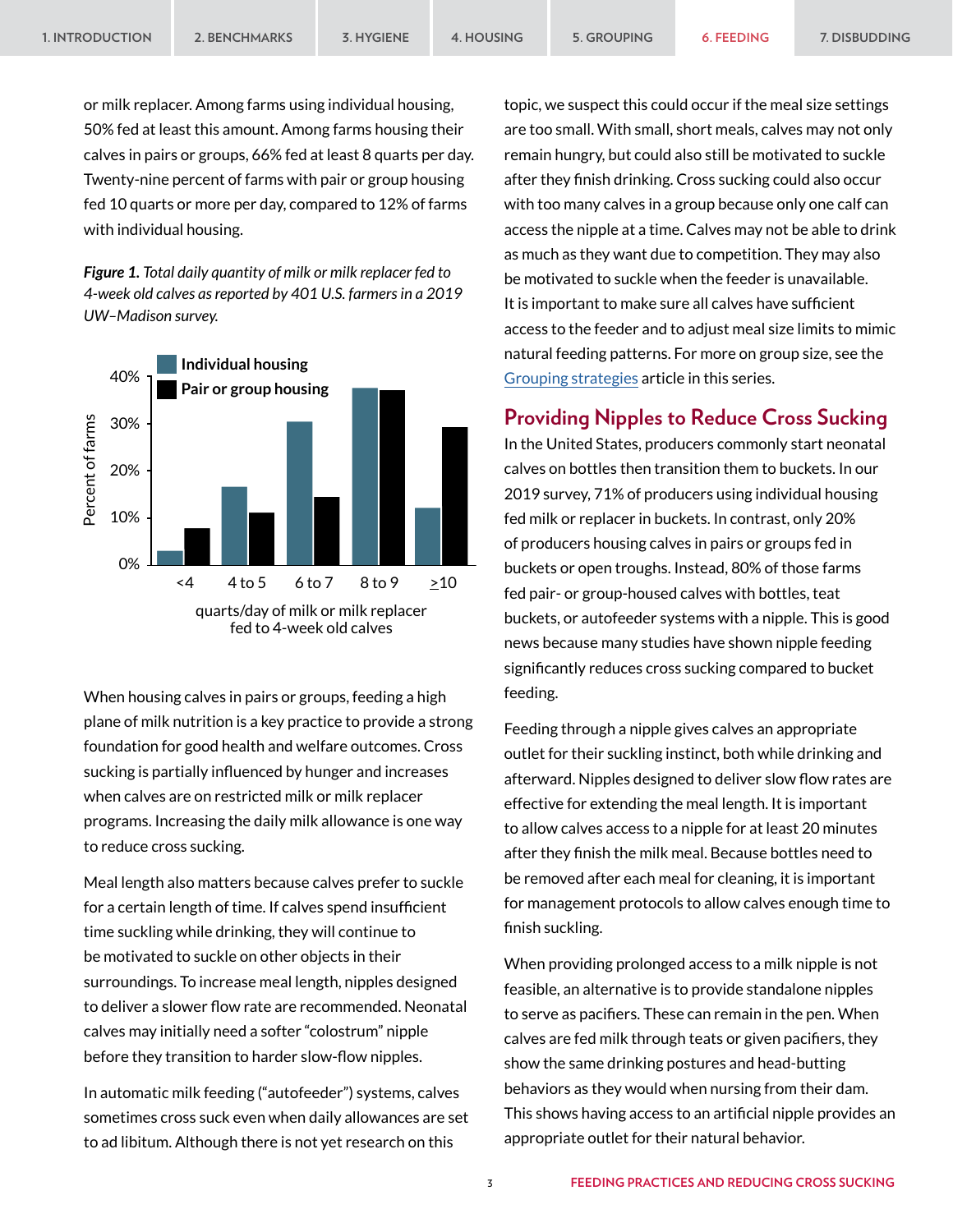<span id="page-3-0"></span>*Figure 2. Calves pair-housed in hutches drink pasteurized milk from Milk Bar® slow-flow teat buckets.*



*Credit: Rekia Salter, UW–Madison*

Recently at UW–Madison, we tested several feeding strategies for pair-housed calves. Calves were bottle-fed until they were 2 weeks old, when they were switched to either standard buckets or slow-flow Milk Bar® teat bucket [\(Figure 2](#page-3-0)). All calves were fed 8 quarts of pasteurized milk across two daily meals. Half of the calves were fed starter grain in a bucket. The other half had both a bucket and a Braden Start® bottle [\(Figure 3](#page-3-1)), which has a specialized nipple allowing solids to pass through.

<span id="page-3-1"></span>*Figure 3. Calves pair-housed in hutches eat starter grain from Braden Start® bottles.*



*Credit: Rekia Salter*

Calves fed milk using the slow-flow teats spent more time drinking milk and less time sucking on their water buckets, hutches, fencing, and — most importantly — each other. Calves fed milk from open buckets had significantly

less cross sucking when they also had a Braden Start® bottle. The Braden Start® bottle stayed on the fencing and required less management than the teat buckets. Still, feeding milk with slow-flow teats was the most effective strategy for reducing all abnormal suckling behaviors.

# **Reducing Milk Stealing**

Some producers claim healthy competition motivates pair- or group-housed calves to eat better. Research suggests social housing has positive influences on feeding behavior and growth. Calves prefer to eat at the same time as their companions. At maturity, previously grouphoused calves gain better access to resources. However, too much competition, when calves have unequal access to feeding space, can mean some calves fall behind.

Producers can use several strategies to reduce milk stealing. Individual milk containers can be mounted at opposite ends of the pen to create distance between the calves while drinking. If using mob feeders, consider providing more teats than calves in a group. For example, for a group of three calves, use a teat bucket with at least four milk compartments and teats. Research has shown barriers between calves (at least 1 meter or 3' 3" long) can reduce milk stealing. Some farms even create makeshift "feeding stalls" using wire fencing panels as barriers. Other farms install mini-headlocks in group pens.

In our two studies at UW–Madison, calves paired in connected hutches showed very little milk competition. In one study, calves had slow-flow Milk Bar® nipples attached to 4-quart bottles. In the other study, calves had slow-flow Milk Bar® teat buckets [\(Figure 2](#page-3-0)). With the teat buckets, calves sometimes pushed each other off the nipple after the milk was gone. This was likely because they could not see into the opaque plastic buckets. Although the calves looked like they were competing, they were not stealing milk from each other.

Note the size or age difference between calves in a pair or group may affect competition. See the [Grouping](https://animalwelfare.cals.wisc.edu/wp-content/uploads/sites/243/2022/06/05-grouping.pdf)  [strategies](https://animalwelfare.cals.wisc.edu/wp-content/uploads/sites/243/2022/06/05-grouping.pdf) article in this series for more information.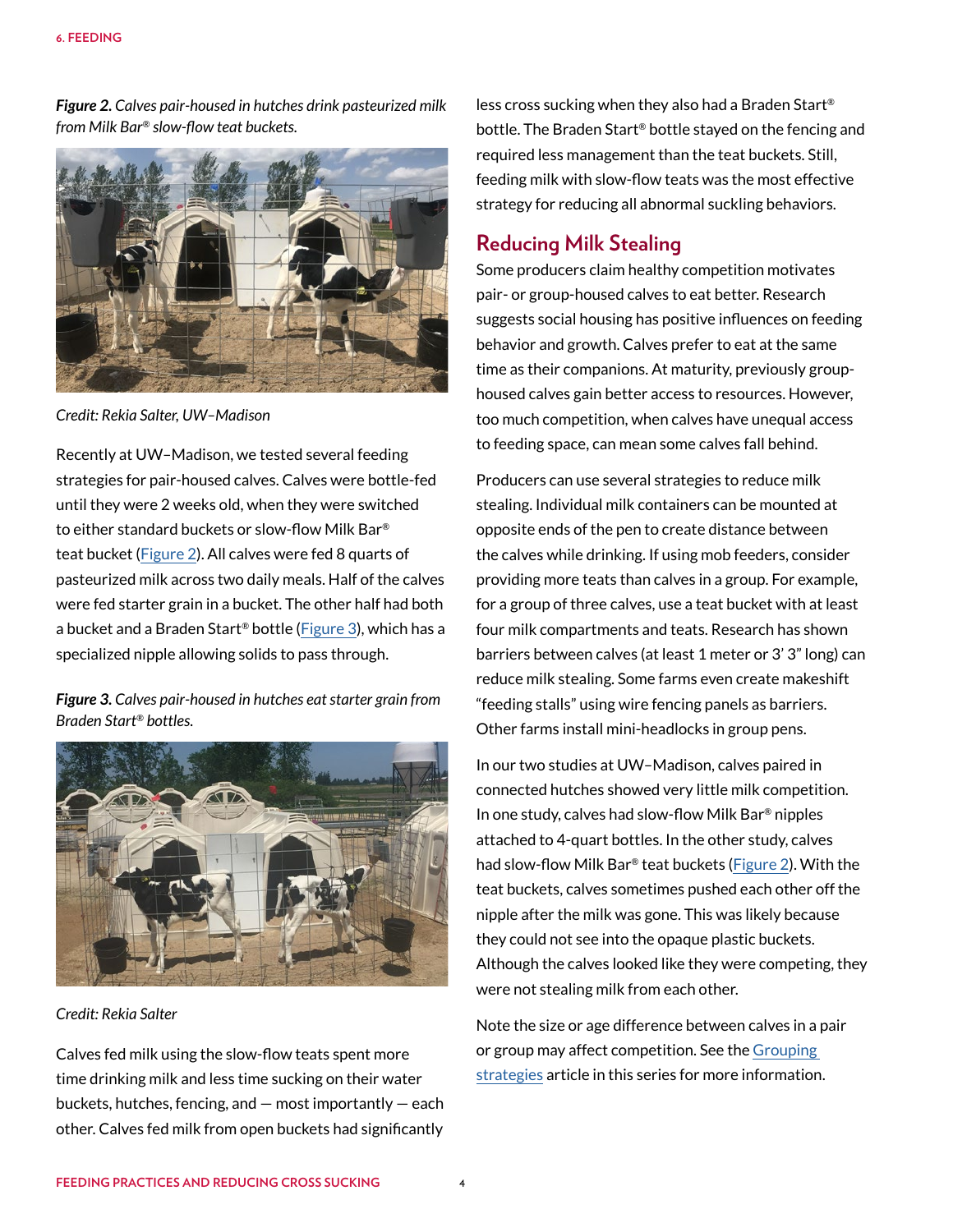# **Providing Hay**

Feeding hay to preweaned calves is relatively uncommon in the United States, although it is mandated in parts of Europe. When given the opportunity, calves consistently choose to eat a fraction of hay in their diet. A study found dairy calves sorted mixed rations of texturized starter and chopped hay to eat the hay, even when only a few weeks old. Compared to starter alone, eating both hay and starter increases rumen size and rumen pH (i.e., reduces the acidity). Eating forages is part of the natural behavior of cattle. When hay is not provided, young calves will eat straw bedding. Feeding chopped hay can provide an appropriate behavioral outlet. This practice has been found to reduce abnormal pen-directed suckling.

#### **Weaning Strategies**

Weaning is a stressful period for all calves. Regardless of how they are housed before weaning, cross sucking can appear or increase when calves move to group housing after weaning. Because cross sucking is related to hunger, calves better established on solid feed are less likely to cross suck. Instead of abrupt weaning by taking milk away cold turkey, use a gradual or step-down weaning strategy. This is important to ease the transition during this stressful period and to reduce cross sucking.

In our 2019 survey, among the 95 farms housing their calves in pairs or groups, only 4% used abrupt weaning. Similarly, among the 318 farms with individual housing, only 7% used abrupt weaning. The rest of the farms stepped down the milk allowance by reducing the size of each milk meal, reducing the number of meals per day, or a combination.

Calves should begin the weaning process no earlier than 6 weeks of age. Calves fed a greater allowance of milk or replacer will initially consume less grain. To properly develop the rumen, calves should be eating at least ½ lb of grain for 21 to 28 days. Weaning needs to be carefully managed to encourage proper intakes and weight gain. Calves on a higher plane of milk nutrition will likely wean at a later age than calves on a restricted milk program.

Remember, social housing and enhanced milk feeding go hand in hand. A study found when pair-housed calves were fed a milk allowance of 9.5 quarts per day, they ate more grain during weaning compared with calves fed only 5.3 quarts per day. For calves fed the recommended 8 quarts per day or more, milk should be reduced across a period of about 10 days. Sufficient time is needed for calves to increase their grain intake and for the gut adjust to a solid-feed diet. Milk feeding should not completely stop until calves reach 8 weeks of age or older.

According to the Dairy Calf and Heifer Association (DCHA) Gold Standards, calves with a target weaning age of 8 weeks of age or older should ideally be eating 4 to 5 lbs per day of grain for 3 days in a row.

Most farms in our 2019 survey followed the 8-weeks-ofage guideline. Regardless of peak milk allowance, 75% of the farms with individual housing and 71% of the farms using pair or group housing completely weaned their calves at 8 weeks of age or older.

### **References**

- Cantor, M.C., H.W. Neave, & J.H.C. Costa. 2020. Effectively raising pair-housed calves: Common questions from transitioning farmers. *Progressive Dairy*.
- DCHA Gold Standards, 2nd Edition. 2016. Dairy Calf and Heifer Association.
- de Passillé, A.M., J. Rushen, & M. Janzen. 1997. Some aspects of milk that elicit non-nutritive sucking in the calf. *Appl. Anim. Behav. Sci.* 53:167-173.
- de Passillé, A.M. 2001. Sucking motivation and related problems in calves. *Appl. Anim. Behav. Sci*. 72:175-185.
- de Passillé, A.M., B. Sweeney, & J. Rushen. 2010. Crosssucking and gradual weaning of dairy calves. *Appl. Anim. Behav. Sci.* 124:11-15.
- Fischer, A.J., C. Villot, J.K. van Niekerk, T.T. Yohe, D.L. Renaud, & M.A. Steele. 2019. Invited review: Nutritional regulation of gut function in dairy calves: From colostrum to weaning. *Appl. Anim. Sci.* 35:498-510.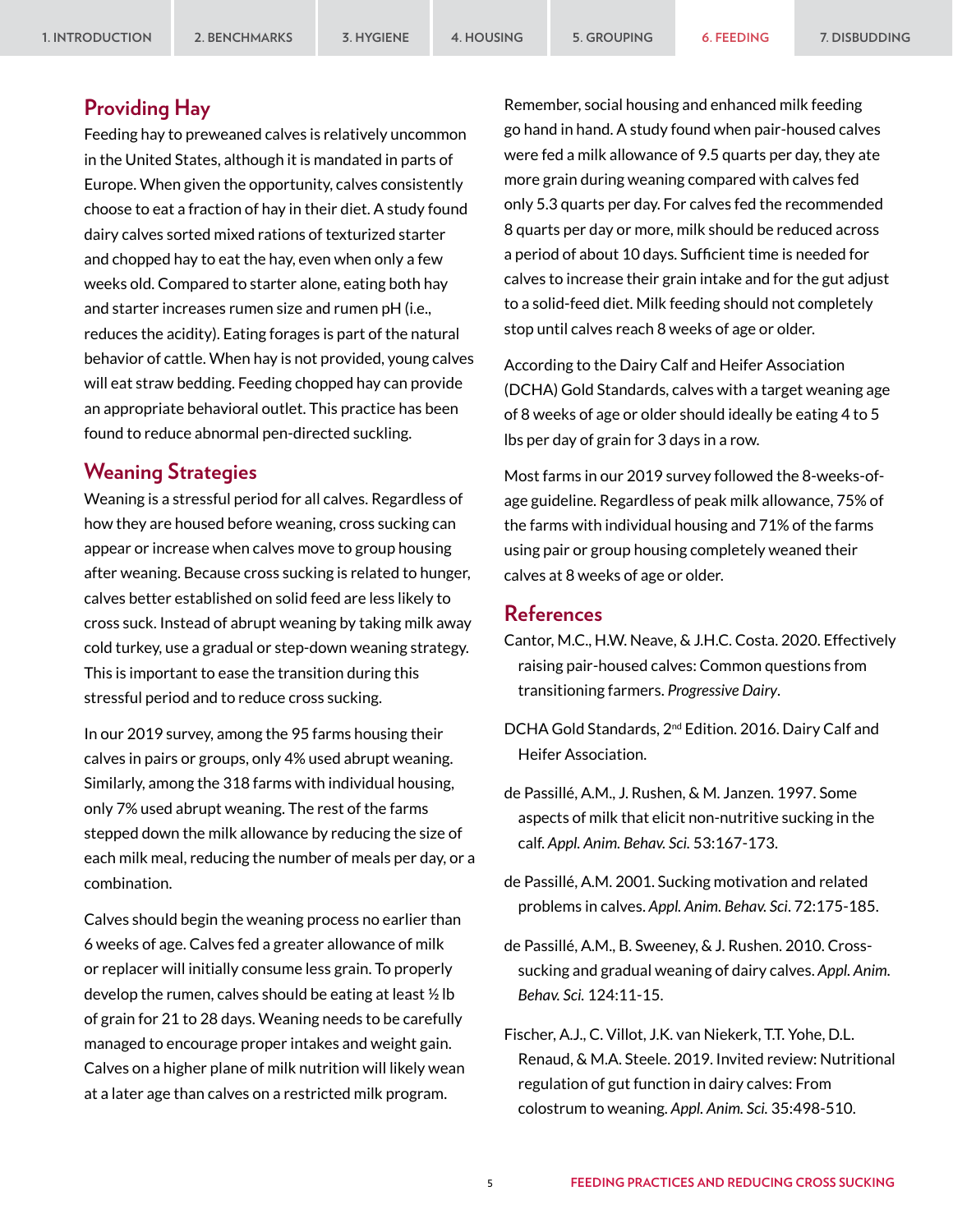- Größbacher, V., C. Winckler, & C. Leeb. 2018. On-farm factors associated with cross-sucking in group-housed organic Simmental dairy calves. *Appl. Anim. Behav. Sci.* 206:18–24.
- Haley, D.B., J. Rushen, I.J.H. Duncan, T.M. Widowski, & A.M. de Passillé. 1998. Effects of resistance to milk flow and the provision of hay on nonnutritive sucking by dairy calves. *J. Dairy Sci*. 81:2165-2172.
- Horvath, K.C. & E.K. Miller-Cushon. 2017. The effect of milk-feeding method and hay provision on the development of feeding behavior and non-nutritive oral behavior of dairy calves. *J. Dairy Sci.* 100:3949-3957.

Jasper, J. & D.M. Weary. 2002. Effects of ad libitum milk intake on dairy calves. *J. Dairy Sci.* 85:3054-3058.

- Jensen, M.B. 2003. The effects of feeding method, milk allowance and social factors on milk feeding behaviour and cross-sucking in group housed dairy calves. *Appl. Anim. Behav. Sci.* 80:191-206.
- Jensen, M.B. & M. Budde. 2006. The effects of milk feeding method and group size on feeding behavior and cross-sucking in group-housed dairy calves. *J. Dairy Sci.* 89:4778-4783.
- Jensen, M.B., A.M. de Passillé, M.A.G. von Keyserlingk, & J. Rushen. 2008. A barrier can reduce competition over teats in pair-housed milk-fed calves. *J. Dairy Sci.* 91:1607-1613.
- Jensen, M.B., L.R. Duve, & D.M. Weary. 2015. Pair housing and enhanced milk allowance increase play behavior and improve performance in dairy calves. *J. Dairy Sci.* 98:2568-2575.
- Jung, J. & L. Lidfors. 2001. Effects of amount of milk, milk flow and access to a rubber teat on cross-sucking and non-nutritive sucking in dairy calves. *Appl. Anim. Behav. Sci.* 72:201-213.
- Keil, N.M. & W. Langhans. 2001. The development of intersucking in dairy calves around weaning. *Appl. Anim. Behav. Sci.* 72:295-306.

Khan, A., D.M. Weary, & M.A.G. von Keyserlingk. 2011. Invited review: Effects of milk ration on solid feed intake, weaning, and performance in dairy heifers. *J. Dairy Sci.* 94:1071-1081.

- Khan, A., D.M. Weary, & M.A.G. von Keyserlingk. 2011. Hay intake improves performance and rumen development of calves fed higher quantities of milk. *J. Dairy Sci.* 94:3547-3553.
- Knauer, W.A., S.M. Godden, S.M. McGuirk, & J. Sorg. 2018. Randomized clinical trial of the effect of a fixed or increasing milk allowance in the first 2 weeks of life on health and performance of dairy calves. *J. Dairy Sci.* 101:8100-8109.
- Loberg, J. & L. Lidfors. 2001. Effect of milk flow rate and presence of a floating nipple on abnormal sucking between dairy calves. *Appl. Anim. Behav. Sci.* 72:189- 199.
- MacPherson, J.A.R., H.Berends, L.N. Leal, J.P. Cant, J. Martín-Tereso, & M.A. Steele. 2016. Effect of plane of milk replacer intake and age on glucose and insulin kinetics and abomasal emptying in female Holstein Friesian dairy calves fed twice daily. *J. Dairy Sci.* 99:8007-8017.
- Miller-Cushon, E. & J.M.C. Van Os. 2021. Advances in understanding behavioral needs and improving the welfare of calves and heifers. Chapter 8 in *Understanding the Behaviour and Improving the Welfare of Dairy Cattle*, edited by Marcia Endres. Burleigh Dodds Science Publishing, Cambridge, UK.
- Miller-Cushon, E.K., R. Bergeron, K.E. Leslie, G.J. Mason, & T.J. DeVries. 2013. Effect of early exposure to different feed presentations on feed sorting of dairy calves. *J. Dairy Sci.* 96:4624-4633.
- Nielsen, P.P., M.B. Jensen, & L. Lidfors. 2008. Milk allowance and weaning method affect the use of a computer controlled milk feeder and the development of cross-sucking in dairy calves. *Appl. Anim. Behav. Sci.* 109:223-237.